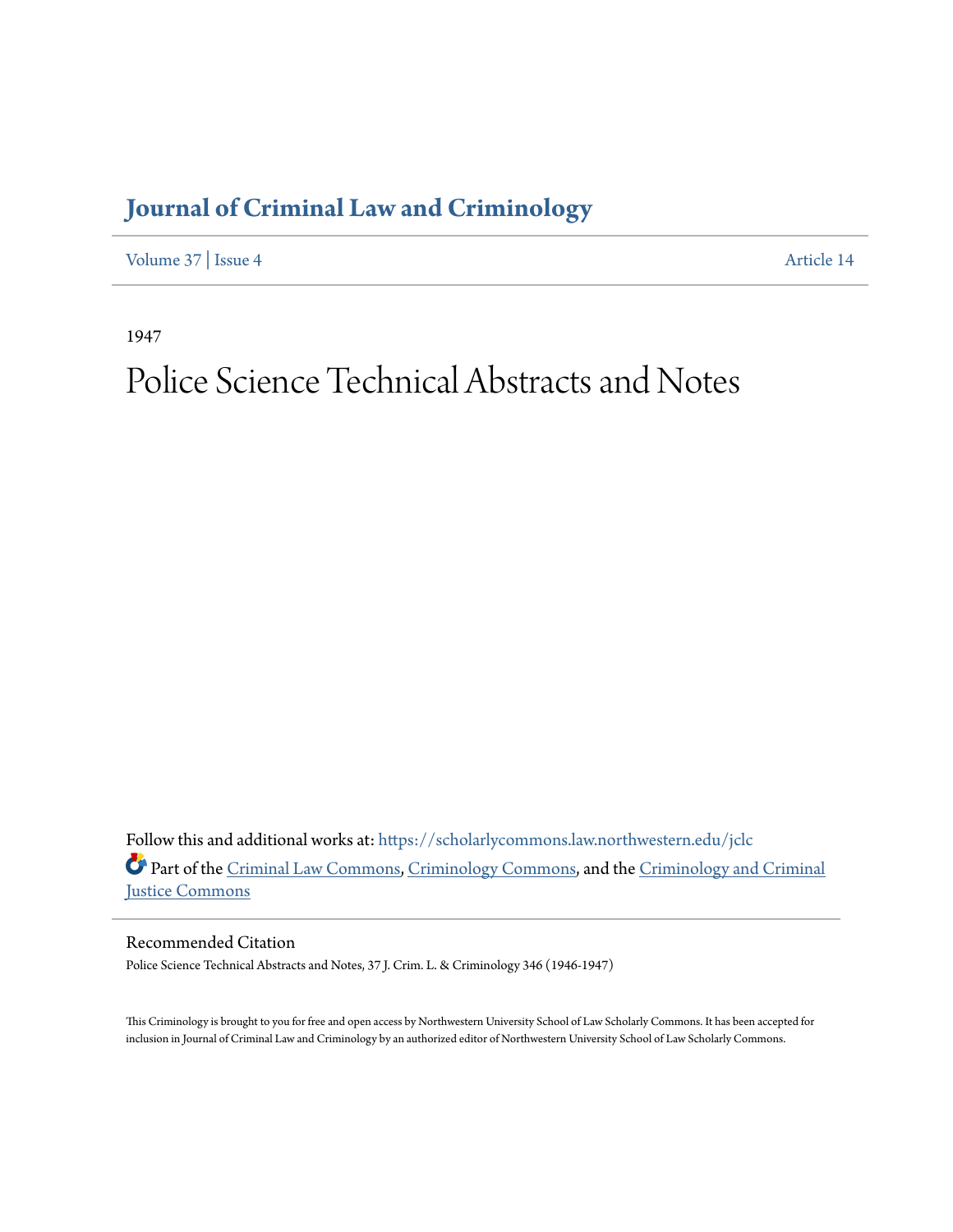## **POLICE SCIENCE TECHNICAL ABSTRACTS AND NOTES**

## Joseph **D.** Nicol\*

A New **Light** Source for the Laboratory. **A** description is given in a paper written **by** W. **D.** Buckingham and **C.** R. Deibert, published in the May issue **(Vol. 36:245-250)** of the Journal of the Optical Society of America, of work done at the Western Union Telegraph Company on a concentrated **arc** source. In a spot .003 inches in diameter a brightness of **100** candle per square mm. is attained. **This** is accomplished **by** making a specially prepared cathode the source of light. Lamps have been made in the following wattages: 2, **10, 25** and **100,** with life spans in the hundreds of hours. The radiation emitted covers the spectral range of 2500A to 10,000A. The brightness of the arc may be adjusted by controlling the current. Intensities approach that of the carbon arc. Special powers supplies are needed consisting of a starting high potential and the running potential. These may be operated from a 110 volt source. The lamp burns quietly with uniform brightness with no need of adjustment. As a point source it has use in photography, lensless projection, studies in oblique lighting of indented writing, etc. More elementary treatments with the applications to photography emphasized may be found in the following publications: U. **S.** Camera, **9:13, 50,** 67 (May, 1946); **U. S.** Camera, **9:25,51** (June, 1946); Popular Photography, **18:74,** 122 (June, 1946).

**A** Test Paper Holder. In order to eliminate contamination in gas analysis and permit acid or alkali cleaning, **E.** B. Parks has designed a test paper holder for all glass construction. This he describes in The Analyst, 71:287 (1946), with diagrams enabling the duplication in any lab. equipped With a few tools for glass and metal work. The design is simple.

Carbon Monoxide in Blood. In the Analyst of March, 1946 *(71:107-* **10)** a method is described for the rough estimation of carbon monoxide in blood samples using quantities as small as **0.25 ml.** The analysis as given by **C.** H. Gray and Marjorie Sandiford in *"A Micro-diffusion Method for* the *Estimation of* Carbon Monoxide *in* Blood" may be done either by absorptiometry or colorimetry.

Volatile Saturated Fatty Acids. The use of fatty acids in the range from propionic to valeric acids as components of stench bombs makes a means of separation and identification of these acids necessary. An article on *"Separation and Identification of the Volatile Saturated Fatty Acids"* by L. L Ramsey and W. **I.** Patterson in the Journal of the Association of Official Agricultural Chemists, 28:644-656 (1945), relates a method applied in biological research. The analysis makes use of chromatographic adsorption on a silica gel column using **1%** butanol in chloroform as the solvent. Brom cresol green is used as. the indicator. The separated acids are then identified by standard tests. he procedure and identifying tests are described for amounts less than 2 ml. of **N/10** acid.

The Use of the Police Club. Various methods for the use of the police club are suggested by Wesley Brown, Jr., *"In* Defense of the Police *Club*

<sup>\*</sup>Firearms Identification Technician, Chicago Police Scientific Crime Detection Laboratory.